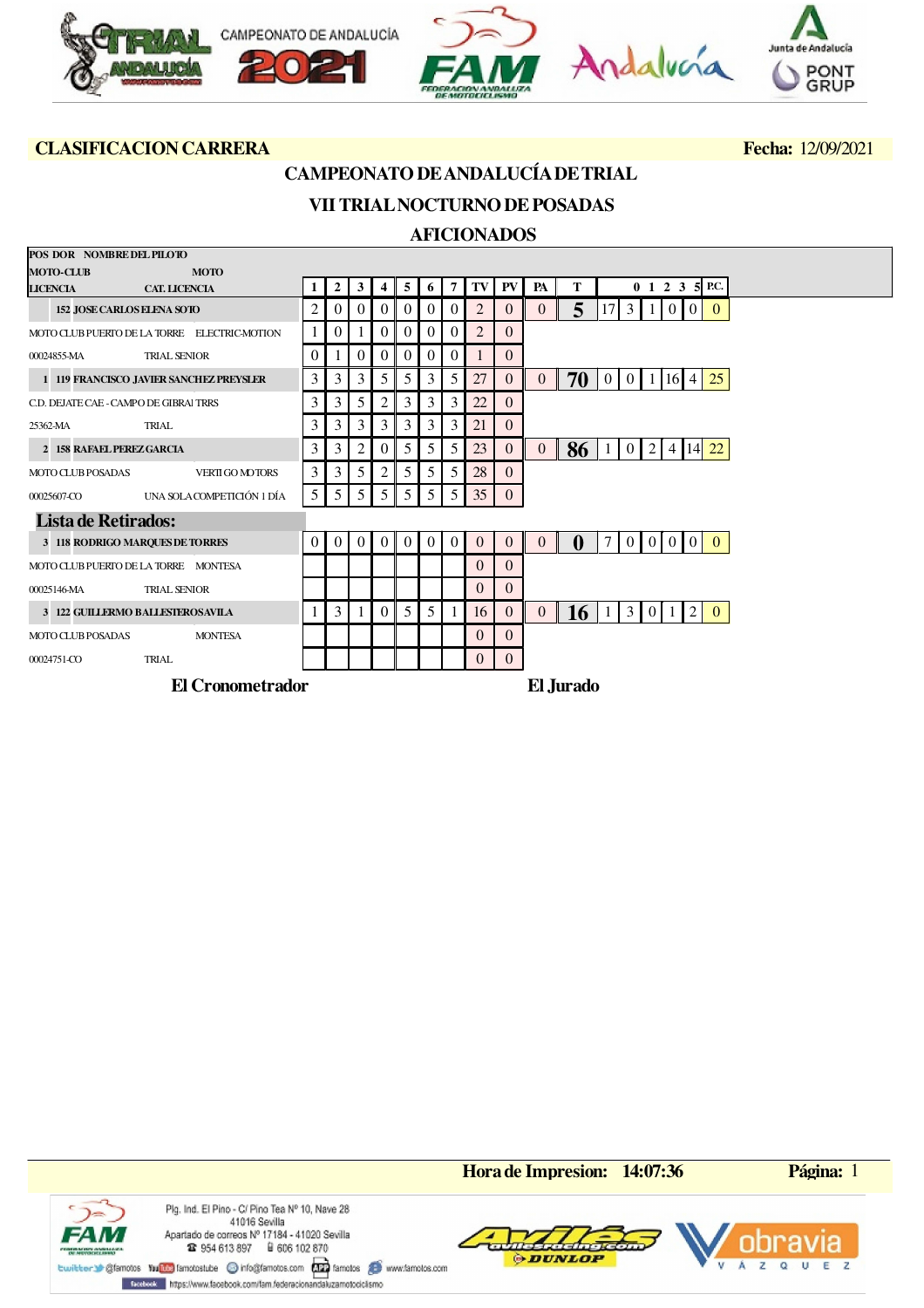

**POS DOR NOMBRE DEL PILOTO**

# **CAMPEONATO DE ANDALUCÍA DE TRIAL**

# **VII TRIAL NOCTURNO DE POSADAS**

### **CADETE**

| POS DOR NOMBREDEL PILO IO  |                                   |                |                |                |          |                |                |          |    |           |    |           |                                                         |
|----------------------------|-----------------------------------|----------------|----------------|----------------|----------|----------------|----------------|----------|----|-----------|----|-----------|---------------------------------------------------------|
| <b>MOTO-CLUB</b>           | <b>MOTO</b>                       |                |                |                |          |                |                |          |    |           |    |           |                                                         |
| <b>LICENCIA</b>            | <b>CAT. LICENCIA</b>              |                | 2              | 3              | 4        | 5 <sup>1</sup> | 6 <sup>1</sup> | 7        | TV | <b>PV</b> | PA | т         | 5 P.C.<br>$0 \t1 \t2 \t3$                               |
| 1 75 JAVIER TERRIN GALLEGO |                                   | 5 <sup>1</sup> |                |                | 0        | $\Omega$       | 5 <sup>1</sup> | $\Omega$ | 13 |           |    | 19        | 25<br>2<br>$12$ 5<br>2<br>$\Omega$                      |
| <b>MOTO CLUB POSADAS</b>   | GAS GAS                           |                |                |                |          |                | $\Omega$       |          | 3  |           |    |           |                                                         |
| 24233-SE                   | <b>JUVENIL</b>                    |                |                |                |          | $\Omega$       | $\Omega$       |          | 3  |           |    |           |                                                         |
| 2 93 JAIME CALVO VEGAS     |                                   |                |                |                |          |                |                | $\Omega$ | 14 | $\theta$  |    | 46        | 22<br>7<br>3 <sup>1</sup><br>3<br>2<br>6                |
| C.D. MOTO CLUB SEMOTRIAL   | <b>GAS GAS</b>                    |                |                |                |          |                |                |          | 18 |           |    |           |                                                         |
| 00024679-MA                | <b>TRIAL JUVENIL</b>              | $\mathcal{E}$  | 0              | $\mathcal{E}$  | $\Omega$ | 5              | $\mathcal{E}$  | $\Omega$ | 14 | $\Omega$  |    |           |                                                         |
|                            | 3 84 FRANCISCO JAVIER OSUNA BAENA |                | 3 <sup>1</sup> | 3 <sup>1</sup> | 5        | 3              | 2              | $\theta$ | 19 |           |    | 54        | 5<br><b>20</b><br>$\overline{2}$<br>3<br>4 <sub>1</sub> |
| <b>MOTO CLUB POSADAS</b>   | GAS GAS                           |                |                |                |          |                | 3              | $\Omega$ | 17 |           |    |           |                                                         |
| 00025603-CO                | UNA SOLACOMPETICIÓN 1 DÍA         | 5 <sup>1</sup> | 5 <sup>1</sup> | 3              |          |                | 2              | 2        | 18 | $\theta$  |    |           |                                                         |
|                            | El Cronometrador                  |                |                |                |          |                |                |          |    |           |    | El Jurado |                                                         |

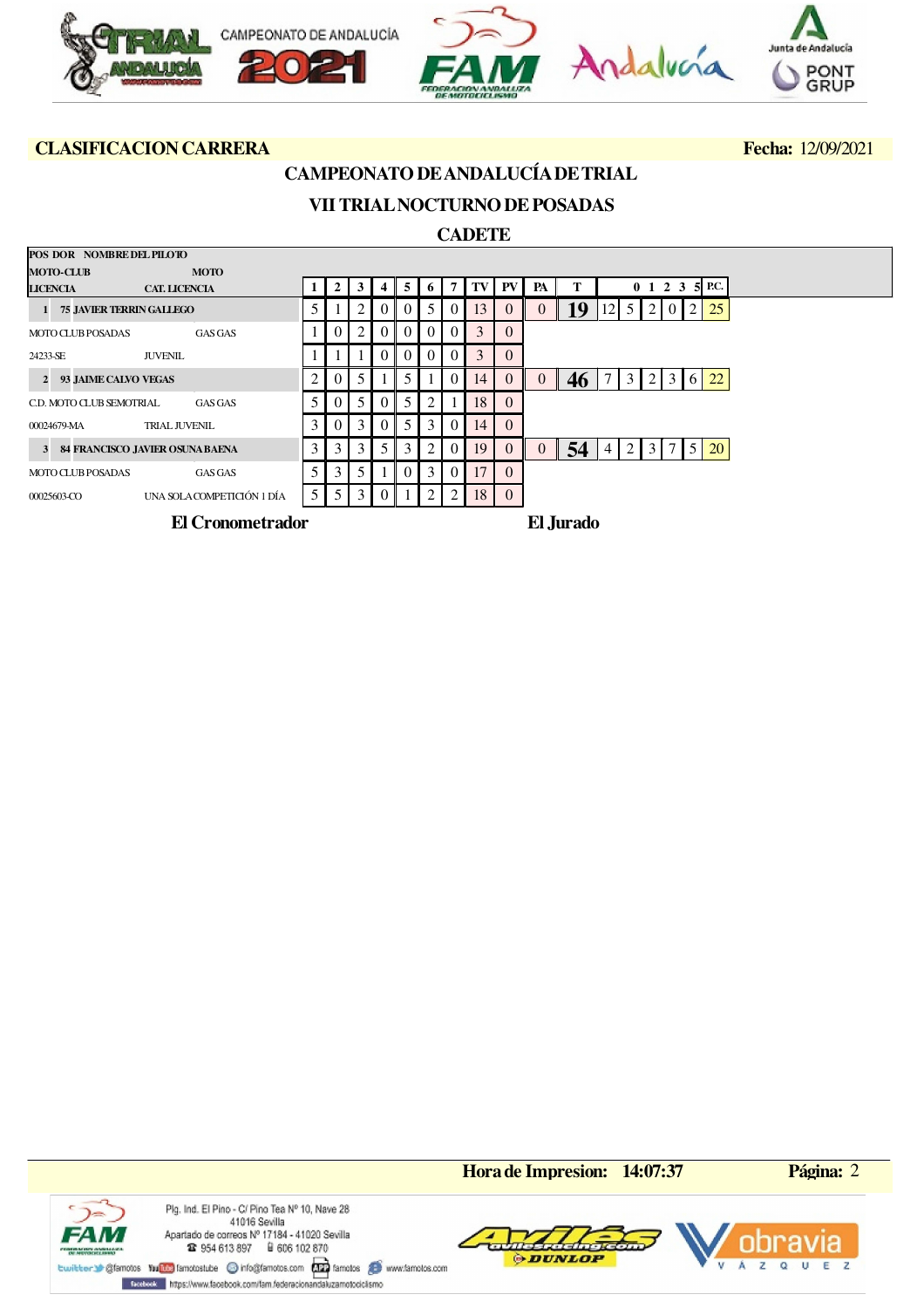

## **CAMPEONATO DE ANDALUCÍA DE TRIAL**

### **VII TRIAL NOCTURNO DE POSADAS CLÁSICAS - CLÁSICOS**

| POS DOR NOMBRE DEL PILOTO             |                      |                         |                  |                                                                                                                                                                 |                  |                  |                |                |                  |                |                  |                |                         |                                  |                          |                 |                |              |  |
|---------------------------------------|----------------------|-------------------------|------------------|-----------------------------------------------------------------------------------------------------------------------------------------------------------------|------------------|------------------|----------------|----------------|------------------|----------------|------------------|----------------|-------------------------|----------------------------------|--------------------------|-----------------|----------------|--------------|--|
| <b>MOTO-CLUB</b>                      | <b>MOTO</b>          |                         |                  |                                                                                                                                                                 |                  |                  |                |                |                  |                |                  |                |                         |                                  |                          |                 |                |              |  |
| <b>LICENCIA</b>                       | <b>CAT. LICENCIA</b> |                         | 1                | $\overline{2}$                                                                                                                                                  | 3                | $\overline{4}$   | 5              | 6              | 7                | TV             | PV               | PA             | Т                       |                                  | $0 \t1 \t2 \t3 \t5$ P.C. |                 |                |              |  |
| 1 117 JOSE ENRIQUE ROMERO FERNANDEZ   |                      |                         | 1                | $\theta$                                                                                                                                                        |                  | $\theta$         | $\Omega$       | $\Omega$       | $\theta$         | $\overline{2}$ | $\overline{0}$   | $\Omega$       | 3                       | $18$   3                         | $\overline{0}$           | $\overline{0}$  | $\overline{0}$ | 25           |  |
| MOTO CLUB POSADAS                     |                      | <b>HONDA</b>            | $\theta$         | $\Omega$                                                                                                                                                        | 1                | $\theta$         | $\overline{0}$ | $\overline{0}$ | $\overline{0}$   | $\mathbf{1}$   | $\overline{0}$   |                |                         |                                  |                          |                 |                |              |  |
| 00024469-MA                           | <b>TRIAL</b>         |                         | $\theta$         | $\boldsymbol{0}$                                                                                                                                                | $\boldsymbol{0}$ | $\boldsymbol{0}$ | $\overline{0}$ | $\overline{0}$ | $\boldsymbol{0}$ | $\theta$       | $\overline{0}$   |                |                         |                                  |                          |                 |                |              |  |
| 2 112 JOSE SALVADOR NAVARRO RAMIREZ   |                      |                         | $\boldsymbol{0}$ | 1                                                                                                                                                               | $\theta$         | $\Omega$         | 2              | $\overline{0}$ | $\overline{0}$   | 3              | 0                | $\overline{0}$ | $\boldsymbol{4}$        | 18 2 1                           |                          | 0 <sup>10</sup> |                | 22           |  |
| <b>MOTO CLUB POSADAS</b>              |                      |                         | $\theta$         |                                                                                                                                                                 | $\Omega$         | $\Omega$         | $\overline{0}$ | $\overline{0}$ | $\overline{0}$   | $\mathbf{1}$   | $\overline{0}$   |                |                         |                                  |                          |                 |                |              |  |
| 00024715-CO                           | <b>TRIAL</b>         |                         | $\boldsymbol{0}$ | $\boldsymbol{0}$                                                                                                                                                | $\overline{0}$   | $\overline{0}$   | $\overline{0}$ | $\overline{0}$ | $\overline{0}$   | $\mathbf{0}$   | $\overline{0}$   |                |                         |                                  |                          |                 |                |              |  |
| 3 111 JOSE MANUEL MORENO RODRIGUEZ    |                      |                         | $\boldsymbol{0}$ | $\theta$                                                                                                                                                        | 0                | $\Omega$         | $\mathbf{1}$   | $\mathbf{1}$   | 3                | 5              | 0                | $\overline{0}$ | $14$   13   4           |                                  | $\vert$ 2                | $2 \mid 0$      |                | <b>20</b>    |  |
| C.D. DEJATE CAE - CAMPO DE GIBRAI -   |                      |                         | $\theta$         | $\theta$                                                                                                                                                        | 1                | $\overline{0}$   | $\overline{0}$ | $\overline{0}$ | 3                | $\overline{4}$ | $\overline{0}$   |                |                         |                                  |                          |                 |                |              |  |
| 00024429-CA                           | TRIAL                |                         | 2                | $\theta$                                                                                                                                                        | -1               | $\overline{0}$   | $\overline{0}$ | $\overline{0}$ | $\overline{2}$   | 5              | $\overline{0}$   |                |                         |                                  |                          |                 |                |              |  |
| 4 200 JOSE ANIONIO DE LA FUENTE GOMEZ |                      |                         | 1                | $\theta$                                                                                                                                                        | 1                | $\theta$         | $\mathbf{1}$   | $\overline{c}$ | $\mathbf{1}$     | 6              | $\overline{0}$   | $\overline{0}$ | 20   10   8   1   0   2 |                                  |                          |                 |                | 18           |  |
| C.D. MOTO CLUB SEMOTRIAL              |                      |                         | 5                | $\theta$                                                                                                                                                        | $\theta$         | $\theta$         | 1              | $\overline{0}$ | $\overline{0}$   | 6              | $\overline{0}$   |                |                         |                                  |                          |                 |                |              |  |
| 00024658-SE                           | TRIAL                |                         | 1                |                                                                                                                                                                 | 0                | 1                | $\theta$       | 5              | $\overline{0}$   | 8              | $\overline{0}$   |                |                         |                                  |                          |                 |                |              |  |
| 5 128 MANUEL RULLNAVARRETE            |                      |                         | $\boldsymbol{0}$ | 5                                                                                                                                                               |                  | $\theta$         | $\mathbf{1}$   | $\overline{0}$ | $\overline{0}$   | $\overline{7}$ | $\overline{0}$   | $\overline{0}$ | 21                      | 12  5   0   2   2                |                          |                 |                | 16           |  |
| <b>MOTO CLUB POSADAS</b>              | <b>BETA</b>          |                         | $\theta$         | 1                                                                                                                                                               | 1                | $\overline{0}$   | $\overline{0}$ | 5              | $\boldsymbol{0}$ | $\overline{7}$ | 0                |                |                         |                                  |                          |                 |                |              |  |
| 00024387-J                            | TRIAL                |                         | 1                | 3                                                                                                                                                               | $\theta$         | $\overline{0}$   | $\overline{0}$ | 3              | $\overline{0}$   | 7              | $\overline{0}$   |                |                         |                                  |                          |                 |                |              |  |
| 6 176 JUAN MANUEL CANONAVARRO         |                      |                         | $\boldsymbol{0}$ | $\boldsymbol{0}$                                                                                                                                                | 0                | $\Omega$         | 3              | 1              | $\overline{0}$   | $\overline{4}$ | $\overline{0}$   | $\overline{0}$ | 32  10  4               |                                  | $\vert$ 1                | 2 4             |                | 15           |  |
| CD. DE TRIAL LAMOTA                   |                      | <b>FANTIC</b>           | 5                |                                                                                                                                                                 | $\overline{0}$   | $\theta$         | 5              | $\overline{c}$ | $\overline{0}$   | 13             | $\boldsymbol{0}$ |                |                         |                                  |                          |                 |                |              |  |
| 00024419-J                            | <b>TRIAL</b>         |                         | 1                | 1                                                                                                                                                               | 5                | $\theta$         | $\theta$       | 5              | 3                | 15             | $\overline{0}$   |                |                         |                                  |                          |                 |                |              |  |
| 7 131 ANTONIO ROLDAN LOPEZ            |                      |                         | $\theta$         | $\theta$                                                                                                                                                        | 0                | $\overline{2}$   | 2              | 3              | 3                | 10             | $\overline{0}$   | $\overline{0}$ | 38 <sup>°</sup>         | 7 3 4 4 3                        |                          |                 |                | -14          |  |
| <b>MOTO CLUB POSADAS</b>              |                      | <b>BULTACO</b>          | $\theta$         | $\overline{0}$                                                                                                                                                  | 1                | 1                | 5              | 5              | 3                | 15             | $\overline{0}$   |                |                         |                                  |                          |                 |                |              |  |
| 00024438-CO                           | TRIAL                |                         | 2                | $\overline{2}$                                                                                                                                                  | 1                | 5                | $\overline{0}$ | $\overline{0}$ | 3                | 13             | $\overline{0}$   |                |                         |                                  |                          |                 |                |              |  |
| 8 133 FRANCISCO JAVIER HERRERO FUNES  |                      |                         | 2                | 1                                                                                                                                                               | 5                | 3                | 3              | 3              | 1                | 18             | 0                | $\overline{0}$ | 51                      | 3 4                              | $3 \mid 7 \mid 4$        |                 |                | 13           |  |
| MOTO CLUB POSADAS                     |                      | <b>HONDA</b>            | 3                | 2                                                                                                                                                               | 3                | 0                | $\theta$       | 3              | $\boldsymbol{0}$ | 11             | $\boldsymbol{0}$ |                |                         |                                  |                          |                 |                |              |  |
|                                       |                      |                         |                  |                                                                                                                                                                 | $\overline{2}$   |                  |                | 5              |                  | 22             |                  |                |                         |                                  |                          |                 |                |              |  |
| 00025371-CO                           | <b>TRIAL SENIOR</b>  |                         | 3                | 5                                                                                                                                                               |                  | 1                | 5              |                | $\mathbf{1}$     |                | $\overline{0}$   |                |                         |                                  |                          |                 |                |              |  |
| 9 169 JUAN TORRES NAVARRO             |                      |                         | 5                | 3                                                                                                                                                               | 5                | 3                | 5              | 5              | 3                | 29             | $\overline{0}$   | $\overline{0}$ | 76                      | $0 \mid 0 \mid 1 \mid 13 \mid 7$ |                          |                 |                | 12           |  |
| <b>MOTO CLUB POSADAS</b>              |                      | <b>MONTESA</b>          | 3                | 3                                                                                                                                                               | 3                | 3                | 3              | 3              | 3                | 21             | 0                |                |                         |                                  |                          |                 |                |              |  |
| 00024735-CO                           | TRIAL                |                         | 5                | $\mathcal{D}_{\mathcal{L}}^{\mathcal{L}}(\mathcal{L})=\mathcal{L}_{\mathcal{L}}^{\mathcal{L}}(\mathcal{L})\mathcal{L}_{\mathcal{L}}^{\mathcal{L}}(\mathcal{L})$ | 3                | 3                | 3              | 5              | 5                | 26             | $\Omega$         |                |                         |                                  |                          |                 |                |              |  |
| Lista de No Presentados               |                      |                         |                  |                                                                                                                                                                 |                  |                  |                |                |                  |                |                  |                |                         |                                  |                          |                 |                |              |  |
| 10 113 JOSE RAFAEL MORENO MORA        |                      |                         |                  |                                                                                                                                                                 |                  |                  |                |                |                  | $\theta$       | 0                | $\overline{0}$ | $\bf{0}$                | 0 <sub>1</sub>                   | 0                        | 0 <sup>0</sup>  |                | $\mathbf{0}$ |  |
| MOTO CLUB POSADAS                     |                      | <b>BULTACO</b>          |                  |                                                                                                                                                                 |                  |                  |                |                |                  | $\Omega$       | $\overline{0}$   |                |                         |                                  |                          |                 |                |              |  |
| 00024237-CO                           | <b>SENIOR</b>        |                         |                  |                                                                                                                                                                 |                  |                  |                |                |                  | $\Omega$       | $\overline{0}$   |                |                         |                                  |                          |                 |                |              |  |
|                                       |                      | <b>El Cronometrador</b> |                  |                                                                                                                                                                 |                  |                  |                |                |                  |                |                  |                | El Jurado               |                                  |                          |                 |                |              |  |

*FAI* ent angelisari<br>Vocati bero Plg. Ind. El Pino - C/ Pino Tea Nº 10, Nave 28 41016 Sevilla Apartado de correos Nº 17184 - 41020 Sevilla **12** 954 613 897 **a** 606 102 870

Forebook https://www.facebook.com/fam.federacionandaluzamotociclismo





**Hora de Impresion: 14:07:37 Página:** 3

 $\overline{E}$ z

U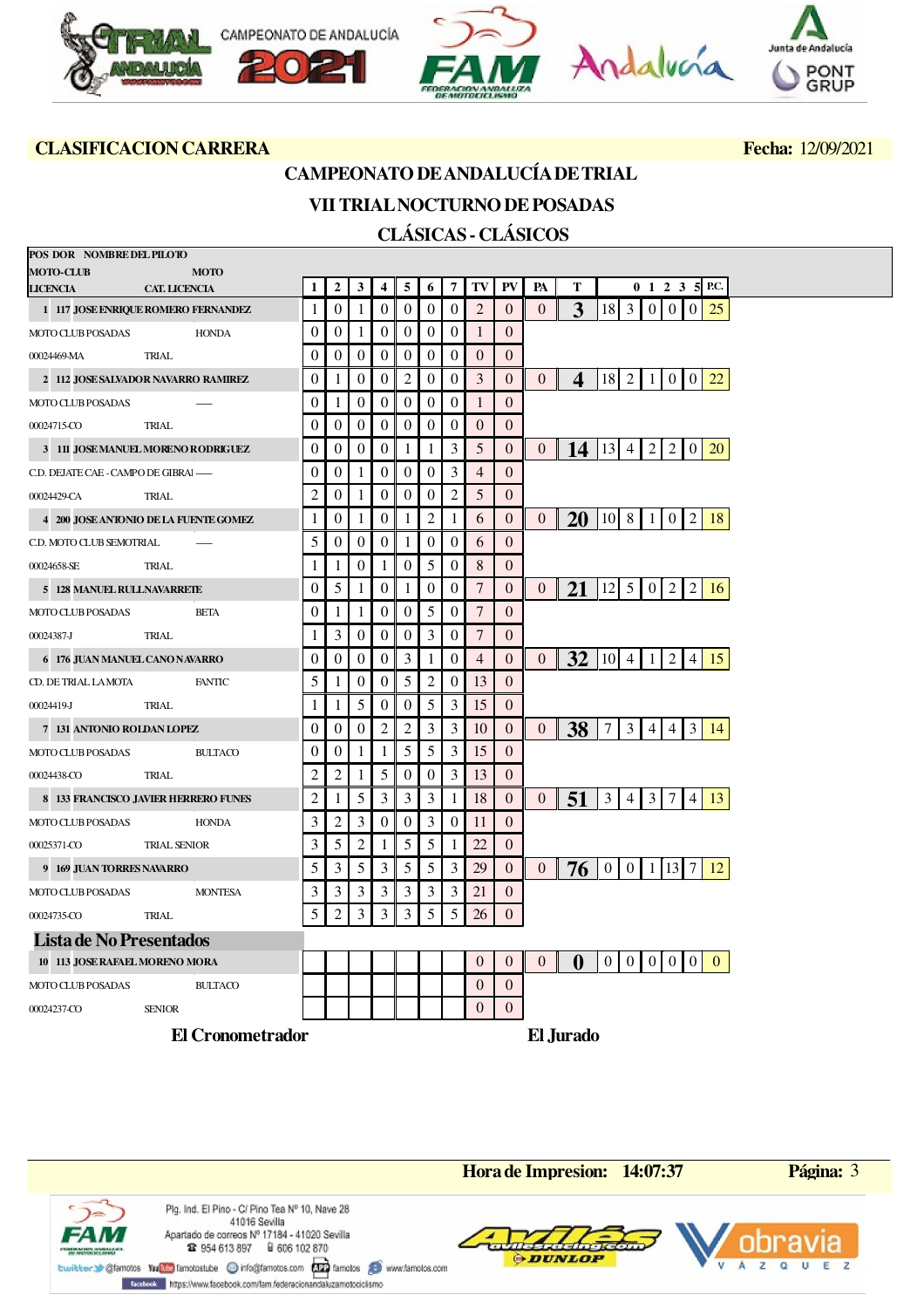

## **CAMPEONATO DE ANDALUCÍA DE TRIAL**

# **VII TRIAL NOCTURNO DE POSADAS**

### **INFANTIL**

| POS DOR NOMBRE DEL PILOTO                  |                          |  |  |  |    |          |    |           |  |              |                     |            |  |
|--------------------------------------------|--------------------------|--|--|--|----|----------|----|-----------|--|--------------|---------------------|------------|--|
| <b>MOTO-CLUB</b><br><b>MOTO</b>            |                          |  |  |  |    |          |    |           |  |              |                     |            |  |
| <b>LICENCIA</b><br><b>CAT. LICENCIA</b>    |                          |  |  |  |    | PV       | PA |           |  |              | $0 \t1 \t2 \t3 \t5$ | P.C.       |  |
| 1 121 HECTOR MORENO SANZ                   | $\overline{\phantom{a}}$ |  |  |  |    |          |    | 74        |  | $\mathbf{r}$ |                     | $10 \, 25$ |  |
| <b>GAS GAS</b><br>C.D. MOTO CLUB SEMOTRIAL | ◡                        |  |  |  | 16 | $\theta$ |    |           |  |              |                     |            |  |
| TRIALALEVÍN<br>00024713-SE                 |                          |  |  |  |    |          |    |           |  |              |                     |            |  |
| El Cronometrador                           |                          |  |  |  |    |          |    | El Jurado |  |              |                     |            |  |

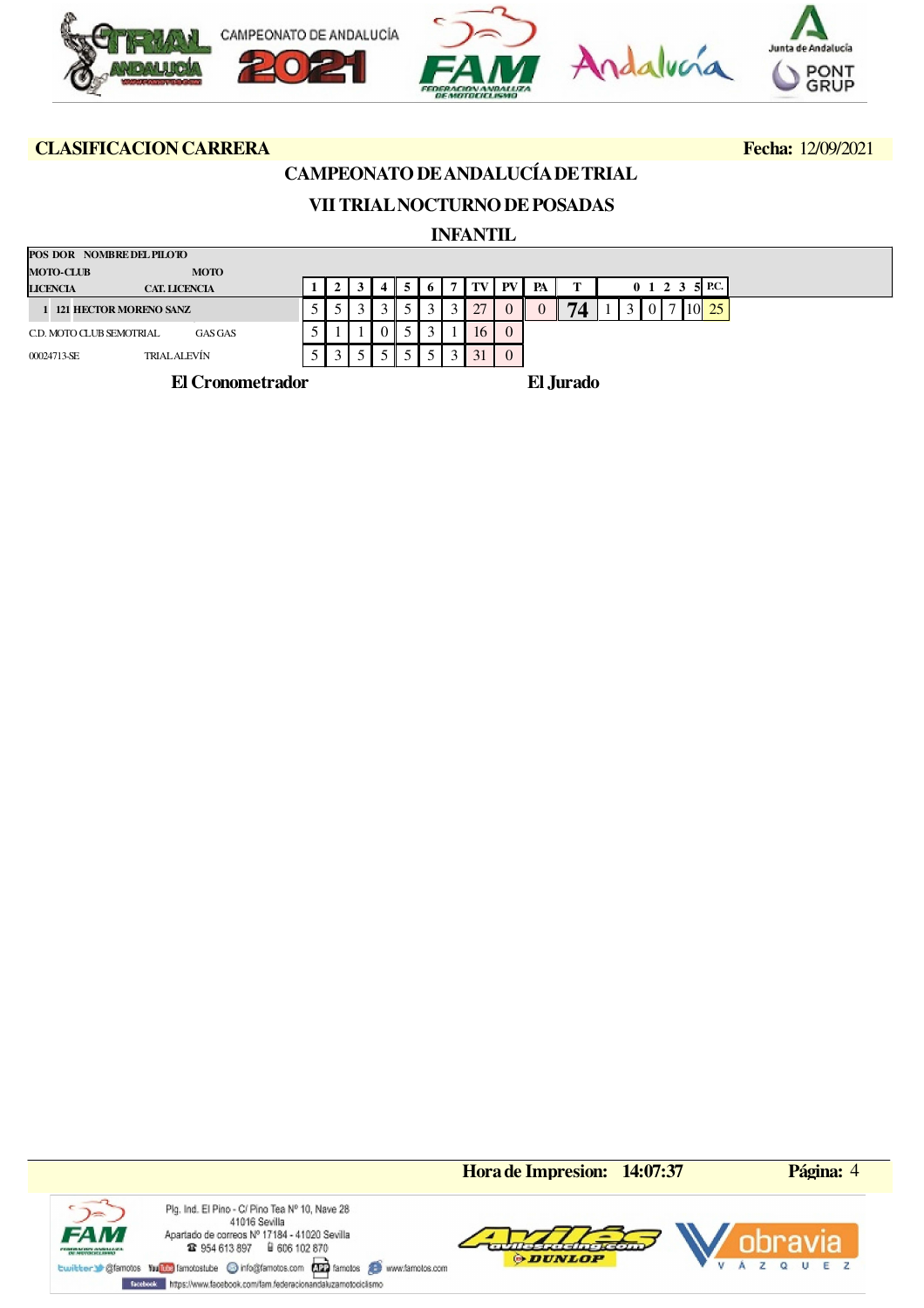

### **CAMPEONATO DE ANDALUCÍA DE TRIAL**

## **VII TRIAL NOCTURNO DE POSADAS**

 **TR-1**

| POS DOR NOMBRE DEL PILOTO                |                                    |   |                |                |          |          |          |          |                |                |                |           |     |                 |                 |          |                |                          |  |
|------------------------------------------|------------------------------------|---|----------------|----------------|----------|----------|----------|----------|----------------|----------------|----------------|-----------|-----|-----------------|-----------------|----------|----------------|--------------------------|--|
| <b>MOTO-CLUB</b>                         | <b>MOTO</b>                        |   |                |                |          |          |          |          |                |                |                |           |     |                 |                 |          |                |                          |  |
| <b>LICENCIA</b>                          | <b>CAT. LICENCIA</b>               |   | 2              | 3              | 4        | 5        | 6        | 7        | TV I           | PV             | PA             | Т         |     |                 |                 |          |                | $0 \t1 \t2 \t3 \t5$ P.C. |  |
| 1 11 JOAQUIN SALCEDO MUÑOZ               |                                    |   | 5              | $\Omega$       | $\left($ | 0        |          | $\theta$ | 7              | $\Omega$       | $\theta$       | 9         | 16I | $\overline{4}$  | $\vert 0 \vert$ | $\Omega$ |                | 25                       |  |
| <b>MOTO CLUB POSADAS</b>                 | <b>GAS GAS</b>                     |   | 0              |                | $\theta$ | $\theta$ | $\Omega$ | $\theta$ | $\overline{2}$ | $\Omega$       |                |           |     |                 |                 |          |                |                          |  |
| 00024054-CO                              | TRIAL                              |   | $\Omega$       | $\Omega$       | $\left($ | $\theta$ | $\Omega$ | $\theta$ | 0              | $\theta$       |                |           |     |                 |                 |          |                |                          |  |
| 2 10 RAFAEL SALCEDO MUÑOZ                |                                    | 5 |                | $\Omega$       | 5        | $\Omega$ |          | 1        | 13             | $\overline{0}$ | $\overline{0}$ | <b>20</b> | 12  | $\vert 4 \vert$ | 3 0             |          | 2              | 22                       |  |
| <b>MOTO CLUB POSADAS</b>                 | <b>GAS GAS</b>                     |   | 0              | 2              | 2        | 0        | $\Omega$ | $\theta$ | 5              | $\theta$       |                |           |     |                 |                 |          |                |                          |  |
| 24053-CO                                 | <b>TRIAL</b>                       |   | 0              | $\Omega$       | 2        | 0        | $\theta$ | $\theta$ | $\overline{2}$ | $\theta$       |                |           |     |                 |                 |          |                |                          |  |
| 3                                        | <b>5 ALBERTO AGUILAR CARRASCO</b>  | 0 |                | 2              | 5        | 0        | 0        |          | 9              | $\overline{0}$ | $\overline{0}$ | 39        | 9   | $\overline{4}$  |                 |          | 6              | 20                       |  |
| C.D. DEJATE CAE - CAMPO DE GIBRAI TRRS   |                                    | 0 | 0              |                | 5        | $\theta$ | 5        | $\theta$ | 11             | $\theta$       |                |           |     |                 |                 |          |                |                          |  |
| 00024741-MA                              | <b>TRIAL SENIOR</b>                | 5 | $\overline{0}$ | 5              | 5        |          | 3        | $\theta$ | 19             | $\overline{0}$ |                |           |     |                 |                 |          |                |                          |  |
|                                          | <b>4 JOSE GABRIEL ROMERO PEREZ</b> | 5 | $\theta$       | 2              | 5        | 2        | 3        | 2        | 19             | $\theta$       | $\overline{0}$ | 40        | 8   | 2               | 5               |          | 5 <sup>5</sup> | 18                       |  |
| C.D. DEJATE CAE - CAMPO DE GIBRAI -      |                                    | 2 | 0              | $\overline{0}$ |          | $\theta$ | 2        | $\theta$ | 5              | $\Omega$       |                |           |     |                 |                 |          |                |                          |  |
| 00024366-MA                              | TRIAL                              |   | 5              | $\overline{0}$ | 5        | $\theta$ | 5        | $\theta$ | 16             | $\overline{0}$ |                |           |     |                 |                 |          |                |                          |  |
|                                          | 1 ALEJANDRO A LZUETA VILCHEZ       |   |                | 2              | 5        | 0        | 2        | $\theta$ | 11             | $\overline{0}$ | $\overline{0}$ | 43        | 6   | $\overline{4}$  | $\overline{4}$  | 2        | 5 <sup>1</sup> | <sup>16</sup>            |  |
| <b>MOTO CLUB POSADAS</b>                 | <b>TRRS</b>                        | 2 | 0              | 5              | 5        | 3        | 2        | $\theta$ | 17             | $\theta$       |                |           |     |                 |                 |          |                |                          |  |
| 00024142-GR                              | <b>TRIAL SENIOR</b>                | 3 | 5              | $\overline{0}$ | 5        |          |          | $\theta$ | 15             | $\overline{0}$ |                |           |     |                 |                 |          |                |                          |  |
|                                          | <b>7 FERNANDO LOPEZ MACIAS</b>     |   | 0              | $\overline{0}$ | 5        | 5        | 5        | $\theta$ | 16             | $\overline{0}$ | $\overline{0}$ | 52        | 8   | 2               |                 |          | 9              | 15                       |  |
| C.D. DEJATE CAE - CAMPO DE GIBRAI SHERCO |                                    | 3 |                | 5              | 5        | 2        | 0        | $\theta$ | 16             | $\overline{0}$ |                |           |     |                 |                 |          |                |                          |  |
| 00024203-MA                              | TRIAL                              | 5 | 0              | 5              | 5        | $\theta$ | 5        | $\theta$ | 20             | $\overline{0}$ |                |           |     |                 |                 |          |                |                          |  |
|                                          | <b>El Cronometrador</b>            |   |                |                |          |          |          |          |                |                |                | El Jurado |     |                 |                 |          |                |                          |  |

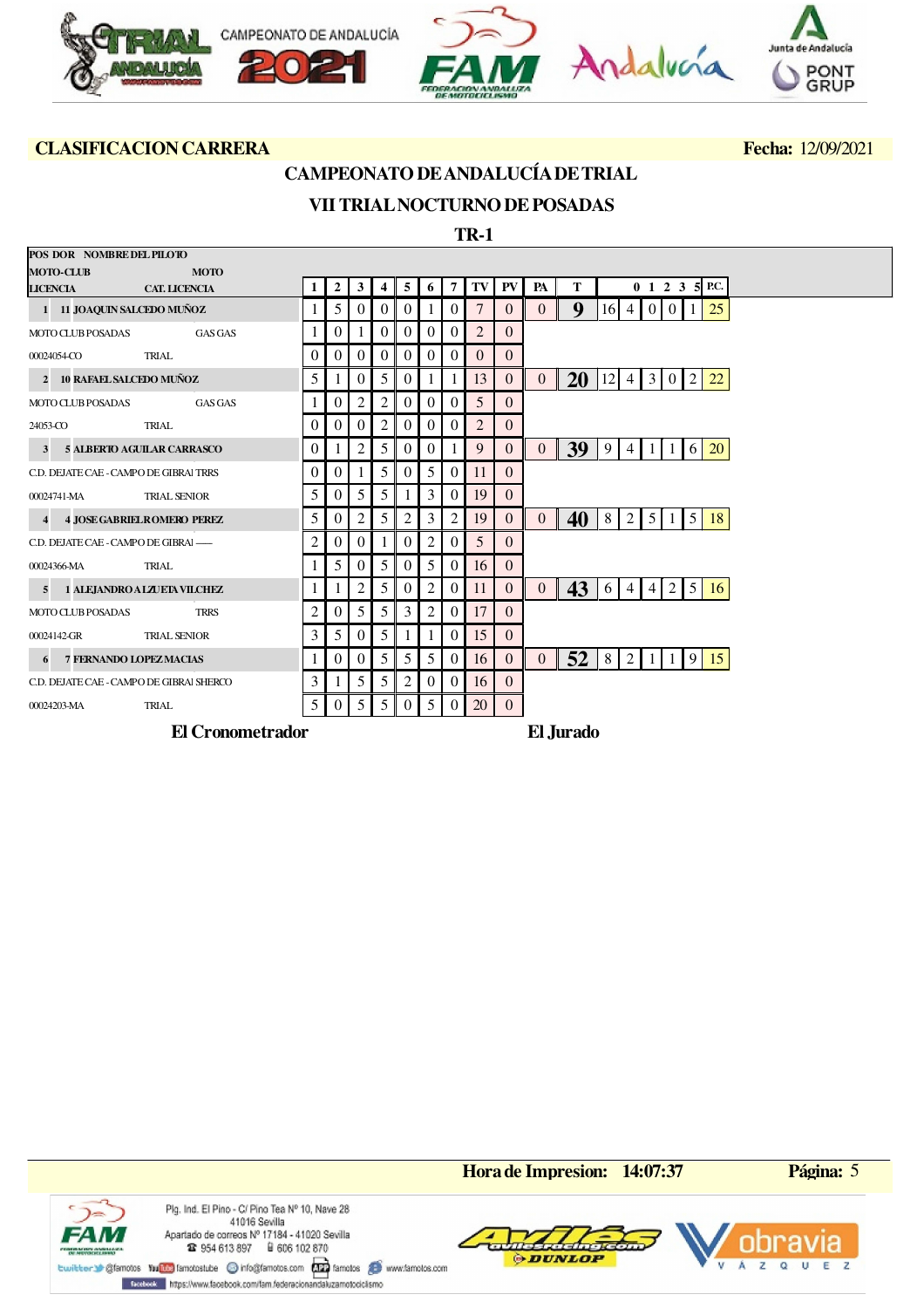

### **CAMPEONATO DE ANDALUCÍA DE TRIAL**

## **VII TRIAL NOCTURNO DE POSADAS**

 **TR-2**

| POS DOR NOMBRE DEL PILOTO                               |                                         |                  |                      |                              |                |                |                |                |                |                          |                |                 |                |                 |   |                        |                |                |                            |  |
|---------------------------------------------------------|-----------------------------------------|------------------|----------------------|------------------------------|----------------|----------------|----------------|----------------|----------------|--------------------------|----------------|-----------------|----------------|-----------------|---|------------------------|----------------|----------------|----------------------------|--|
| <b>MOTO-CLUB</b>                                        | <b>MOTO</b>                             | 1                | $\overline{2}$       | 3                            | 4              | 5              | 6              | $\overline{7}$ | TV             | PV                       | PA             | T               |                |                 |   |                        |                |                | $0 \t1 \t2 \t3 \t5$ P.C.   |  |
| LICENCIA CAT. LICENCIA                                  |                                         |                  |                      |                              |                | 5              | 5              |                |                |                          |                |                 | 6              | $\tau$          | 2 |                        | $\overline{0}$ | 6 <sup>1</sup> |                            |  |
| 1 18 RUBEN JESUS RAMIREZ ESPINOSA<br>MOTO CLUB OGIJARES | TRRS                                    | 1<br>5           | $\theta$<br>$\theta$ | $\mathbf{0}$<br>$\mathbf{0}$ | 5<br>5         | 5              | -1             | $\overline{2}$ | 17<br>18       | $\theta$<br>$\mathbf{0}$ | $\overline{0}$ | 41              |                |                 |   |                        |                |                | 25                         |  |
|                                                         |                                         |                  | 1                    | $\mathbf{0}$                 | $\theta$       |                | $\overline{2}$ |                |                | $\overline{0}$           |                |                 |                |                 |   |                        |                |                |                            |  |
| 24672-GR                                                | <b>TRIAL SENIOR</b>                     | 1                |                      |                              |                | 1              |                |                | 6              |                          |                |                 |                |                 |   |                        |                |                |                            |  |
| 2 16 RAULMUÑO Z JIMENEZ                                 |                                         | $\overline{0}$   | $\overline{0}$       | 3                            | 5              | 5              | 3              | 3              | 19             | $\overline{0}$           | $\theta$       | 46              | 4 <sup>1</sup> | 4               |   | $3 \mid 7 \mid 3$      |                |                | 22                         |  |
| <b>MOTO CLUB POSADAS</b>                                | <b>TRRS</b>                             | 1                | $\overline{c}$       | $\mathfrak{2}$               | 3              | 5              | 3              | $\overline{c}$ | 18             | $\theta$                 |                |                 |                |                 |   |                        |                |                |                            |  |
| 00024772-GR                                             | <b>TRIAL SENIOR</b>                     | 1                | $\mathbf{0}$         | $\mathbf{0}$                 | 3              | 3              | -1             | 1              | 9              | $\overline{0}$           |                |                 |                |                 |   |                        |                |                |                            |  |
| 3 23 RUBEN AVILES JIMENEZ                               |                                         | 5                | 1                    | 2                            | 3              | 5              | 5              | 5              | 26             | $\overline{0}$           | $\overline{0}$ | 49              | $\overline{4}$ | 6               |   | $2 \mid 3 \mid 6 \mid$ |                |                | <b>20</b>                  |  |
| <b>MOTO CLUB POSADAS</b>                                |                                         | 1                | 0                    | 5                            | 1              | 3              | -1             | 1              | 12             | $\Omega$                 |                |                 |                |                 |   |                        |                |                |                            |  |
| 00024173-GR                                             | JUNIOR 2                                | 0                | $\overline{0}$       | $\theta$                     | $\overline{c}$ | 3              | 5              | 1              | 11             | $\overline{0}$           |                |                 |                |                 |   |                        |                |                |                            |  |
| 4 20 ALBERTO MEGIAS JIMENEZ                             |                                         | 2                | 1                    | 3                            | 5              | 5              | 5              | 5              | 26             | $\overline{0}$           | $\overline{0}$ | 56              | 2              | $\overline{2}$  |   |                        |                |                | 7 5 5 18                   |  |
| <b>MOTO CLUB OGIJARES</b>                               | <b>GAS GAS</b>                          | $\overline{c}$   | $\boldsymbol{0}$     | 3                            | 3              | $\overline{2}$ | -1             | $\overline{2}$ | 13             | $\mathbf{0}$             |                |                 |                |                 |   |                        |                |                |                            |  |
| 00025261-GR                                             | <b>TRIAL JUNIOR 1</b>                   | $\boldsymbol{0}$ | $\overline{c}$       | $\overline{c}$               | 3              | 5              | 3              | $\overline{c}$ | 17             | $\theta$                 |                |                 |                |                 |   |                        |                |                |                            |  |
|                                                         | 5 19 ALEJANDRO GALOBART PEREZ DE GUZMAN | 5                | 3                    | 3                            | 5              | 5              | 5              | 3              | 29             | $\theta$                 | $\overline{0}$ | 62              | <sup>1</sup>   |                 |   | 5 2 6 7                |                |                | <sup>16</sup>              |  |
| C.D. MOTO CLUB SEMOTRIAL                                | <b>GAS GAS</b>                          | 1                | $\theta$             | $\mathbf{1}$                 | 5              | 5              | $\overline{2}$ | $\overline{c}$ | 16             | $\theta$                 |                |                 |                |                 |   |                        |                |                |                            |  |
| 00024161-SE TRIAL                                       |                                         | 1                | 1                    | 3                            | 3              | 3              | 5              | 1              | 17             | $\mathbf{0}$             |                |                 |                |                 |   |                        |                |                |                            |  |
| 6 17 ADRIAN RODRIGUEZ GUTIERREZ                         |                                         | 5                | $\overline{c}$       | 5                            | 5              | $\overline{2}$ | 3              | 3              | 25             | $\mathbf{0}$             | $\mathbf{1}$   | 64 <sup>1</sup> |                |                 |   |                        |                |                | $0$ 3 2 12 4 15            |  |
| CD. DE TRIAL LAMOTA                                     | <b>TRRS</b>                             | 1                | 1                    | 3                            | 3              | 5              | 3              | 3              | 19             | $\mathbf{0}$             |                |                 |                |                 |   |                        |                |                |                            |  |
| 00024742-GR                                             | TRIAL                                   | 1                | 3                    | 3                            | 3              | 3              | 3              | 3              | 19             | $\Omega$                 |                |                 |                |                 |   |                        |                |                |                            |  |
| 7 14 CRISTIAN SANCHEZ RUBIO                             |                                         | $\overline{c}$   | 3                    | 5                            | 5              | 3              | 5              | 5              | 28             | $\mathbf{0}$             | $\overline{0}$ | 67              | $4 \mid$       | $\vert 0 \vert$ |   |                        |                |                | 2   6   9   14             |  |
| <b>MOTO CLUB POSADAS</b>                                | <b>GAS GAS</b>                          | $\mathbf{0}$     | $\overline{0}$       | $\boldsymbol{0}$             | 5              | 5              | 3              | 3              | 16             | $\mathbf{0}$             |                |                 |                |                 |   |                        |                |                |                            |  |
| 00025606-CO                                             | UNA SOLACOMPETICIÓN 1 DÍA               | $\boldsymbol{0}$ | $\overline{c}$       | 3                            | 5              | 3              | 5              | 5              | 23             | $\overline{0}$           |                |                 |                |                 |   |                        |                |                |                            |  |
| 8 15 MANUEL RUIZ MARTINEZ                               |                                         | 2                | $\overline{2}$       | 5                            | 5              | 5              | -1             | 3              | 23             | $\overline{0}$           | $\overline{0}$ | 70              | -1             | 3 <sup>1</sup>  |   |                        |                |                | $4 \mid 3 \mid 10 \mid 13$ |  |
| <b>MOTO CLUB POSADAS</b>                                | VERTI GO MOTORS                         | $\theta$         | $\overline{c}$       | 5                            | 3              | 5              | -1             | 3              | 19             | $\theta$                 |                |                 |                |                 |   |                        |                |                |                            |  |
| 00024450-J TRIAL                                        |                                         | $\mathbf{1}$     | 5                    | 5                            | 5              | 5              | 5              | $\overline{c}$ | 28             | $\mathbf{0}$             |                |                 |                |                 |   |                        |                |                |                            |  |
| <b>Lista de Retirados:</b>                              |                                         |                  |                      |                              |                |                |                |                |                |                          |                |                 |                |                 |   |                        |                |                |                            |  |
|                                                         | 9 21 JOSE ANIONIO DE LA FUENTE GOMEZ    | 5                | 5                    | 3                            | 5              |                | $\overline{2}$ | 3              | 24             | $\mathbf{0}$             | $\mathbf{0}$   | 24  0 1 1 2 3   |                |                 |   |                        |                |                | $\overline{0}$             |  |
| C.D. MOTO CLUB SEMOTRIAL                                | <b>GAS GAS</b>                          |                  |                      |                              |                |                |                |                | $\Omega$       | $\overline{0}$           |                |                 |                |                 |   |                        |                |                |                            |  |
| 00024764-SE                                             | TRIAL                                   |                  |                      |                              |                |                |                |                | $\overline{0}$ | $\mathbf{0}$             |                |                 |                |                 |   |                        |                |                |                            |  |
|                                                         | <b>El Cronometrador</b>                 |                  |                      |                              |                |                |                |                |                |                          | El Jurado      |                 |                |                 |   |                        |                |                |                            |  |



Plg. Ind. El Pino - C/ Pino Tea Nº 10, Nave 28 41016 Sevilla Apartado de correos Nº 17184 - 41020 Sevilla **12** 954 613 897 **a** 606 102 870







twitter Sigfanotos Yundos Tandostube @ info@fanotos.com and famotos @ www.famotos.com Forebook https://www.facebook.com/fam.federacionandaluzamotociclismo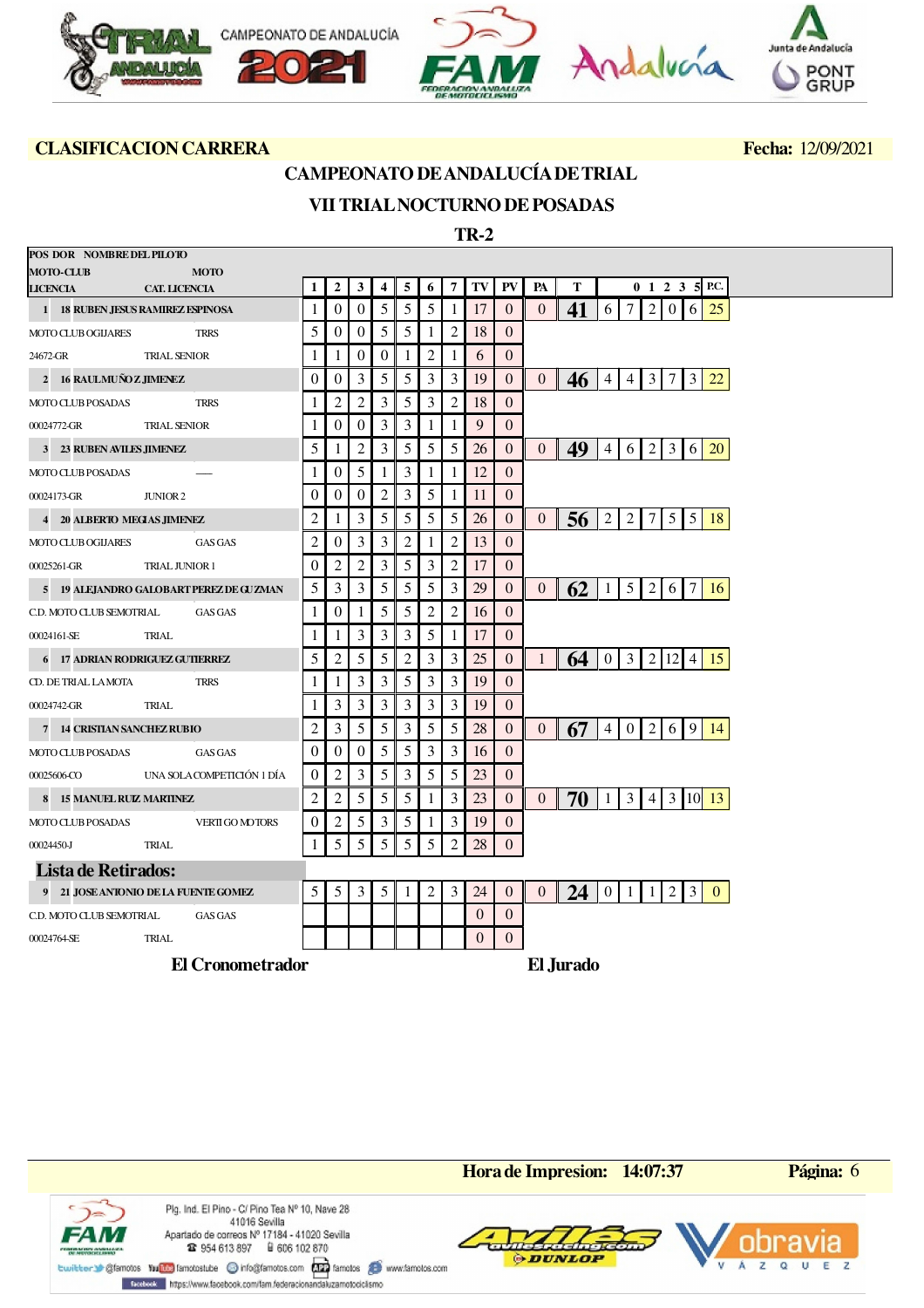

# **CAMPEONATO DE ANDALUCÍA DE TRIAL**

## **VII TRIAL NOCTURNO DE POSADAS**

 **TR-3**

| POS DOR NOMBRE DEL PILOTO<br><b>MOTO-CLUB</b> |                       |                |   |                  |                  |                  |    |          |          |    |                |                                                                                                     |
|-----------------------------------------------|-----------------------|----------------|---|------------------|------------------|------------------|----|----------|----------|----|----------------|-----------------------------------------------------------------------------------------------------|
| LICENCIA CAT. LICENCIA                        | <b>MOTO</b>           |                | 1 | $\overline{2}$   | 3                | 4                | 5  | 6        | 7        | TV | PV             | Т<br>$0 \t1 \t2 \t3 \t5$ P.C.<br>PA                                                                 |
| 1 36 JULIAN IGNACIO BERMUDEZ PIO-RENDON       |                       |                | 5 | $\theta$         | -1               | $\theta$         | 5  | 5        | $\theta$ | 16 | $\theta$       | 30<br>9<br>5<br>2<br>2<br>3<br>25<br>$\overline{0}$                                                 |
| <b>MOTO CLUB POSADAS</b>                      |                       |                | 1 | $\theta$         | 2                | $\overline{0}$   | -1 | 2        | $\theta$ | 6  | $\overline{0}$ |                                                                                                     |
| 00024673-J                                    | TRIAL                 |                | 3 | $\theta$         | -1               | $\theta$         | 3  |          | 0        | 8  | $\overline{0}$ |                                                                                                     |
| 2 38 MANUEL MELGAR GARCIA                     |                       |                | 2 | $\boldsymbol{0}$ | 3                | $\overline{0}$   | 5  | $\theta$ | $\theta$ | 10 | $\mathbf{0}$   | 35<br>$\overline{0}$<br>  9<br>$\vert 3 \vert$<br><b>22</b><br> 4 <br>-1<br>4                       |
| <b>MOTO CLUB POSADAS</b>                      |                       | <b>SHERCO</b>  | 5 | 1                | $\boldsymbol{0}$ | $\overline{0}$   | 5  | 5        | $\theta$ | 16 | $\overline{0}$ |                                                                                                     |
| 24745-MA                                      | SENIOR                |                | 1 | 1                | -1               | $\overline{0}$   | 3  | 3        | $\theta$ | 9  | $\overline{0}$ |                                                                                                     |
| 3 46 IVAN GUTIERREZ GARRIDO                   |                       |                | 1 | 1                | 3                | $\overline{2}$   | 3  |          | 0        | 11 | $\overline{0}$ | 39<br>$\tau$<br>$4 \mid 3$<br>$\overline{3}$<br><b>20</b><br>$\overline{0}$<br>$\overline{4}$       |
| CD. DE TRIAL LAMOTA                           |                       | <b>SHERCO</b>  | 2 | -1               | 2                | 1                | 5  | 1        | $\theta$ | 12 | $\overline{0}$ |                                                                                                     |
| 00024689-J TRIAL SENIOR                       |                       |                | 1 | $\overline{2}$   | 5                | $\overline{0}$   | 3  | 5        | $\theta$ | 16 | $\theta$       |                                                                                                     |
| 4 32 GERMAN ASTOLA MACIAS                     |                       |                | 1 | -1               | $\boldsymbol{0}$ | 3                | 3  | 3        | $\theta$ | 11 | $\mathbf{0}$   | 43<br>6 2 <br>$3 \mid 18$<br>$\overline{0}$<br>4 6                                                  |
| C.D. MOTO CLUB SEMOTRIAL                      |                       | <b>SHERCO</b>  | 2 | $\overline{2}$   | $\theta$         | $\overline{2}$   | 5  | 3        | $\theta$ | 14 | $\overline{0}$ |                                                                                                     |
| 24766-SE-AMP                                  | TRIAL                 |                | 5 | $\overline{2}$   | $\boldsymbol{0}$ | 3                | 3  | 5        | $\theta$ | 18 | $\mathbf{0}$   |                                                                                                     |
| 5 27 ALFONSO JIMENEZ ROBAYO                   |                       |                | 1 | 1                | $\theta$         | 1                | 5  | 2        | $\theta$ | 10 | $\overline{0}$ | 43<br>2   6   3  <br>$\overline{0}$<br>$\vert 4 \vert$<br>6<br><sup>16</sup>                        |
| C.D. MOTO CLUB SEMOTRIAL                      |                       | <b>GAS GAS</b> | 3 | 1                | 3                | 1                | 5  | 3        | $\theta$ | 16 | $\theta$       |                                                                                                     |
| 00024782-SE                                   | TRIAL                 |                | 3 | 1                | 2                | 3                | 5  | 3        | $\theta$ | 17 | $\theta$       |                                                                                                     |
| 6 37 JUAN MIGUEL DELGA DO COMPAN              |                       |                | 1 | 1                | 5                | 3                | 5  | 3        | $\theta$ | 18 | $\overline{0}$ | 50<br>$3 \mid 5 \mid$<br>3 6 4 15<br>1                                                              |
| MOTO CLUB PUERTO DE LA TORRE MONTESA          |                       |                | 3 | $\overline{2}$   | 3                | 5                | 5  | 3        | 0        | 21 | $\theta$       |                                                                                                     |
| 00025339-MA TRIAL SENIOR                      |                       |                | 1 | 1                | $\overline{2}$   | 1                | 3  | 2        | $\theta$ | 10 | $\overline{0}$ |                                                                                                     |
| 7 42 ABRAHAM BACO NAVARRO                     |                       |                | 1 | $\overline{2}$   | $\theta$         | 3                | 5  | 5        | 2        | 18 | $\overline{0}$ | $\vert 3 \vert$<br>2   6   6   14<br>56<br>1<br>$\overline{4}$                                      |
| MOTO CLUB PUERTO DE LA TORRE GAS GAS          |                       |                | 3 | $\boldsymbol{0}$ | $\boldsymbol{0}$ | 1                | 5  | 3        | $\theta$ | 12 | $\theta$       |                                                                                                     |
| 00024759-MA TRIAL SENIOR                      |                       |                | 3 | 5                | 3                | 3                | 5  | 5        | 1        | 25 | $\theta$       |                                                                                                     |
| 8 47 CARLOS CURPIAN PEREZ                     |                       |                | 3 | 1                | 5                | 5                | 3  | 3        | $\theta$ | 20 | $\overline{0}$ | 57<br>3 10 4 13<br>3 <sup>1</sup><br>$\overline{0}$<br>$\vert 1 \vert$                              |
| MOTO CLUB PUERTO DE LA TORRE BETA             |                       |                | 5 | 2                | 3                | 3                | 3  | 3        | 0        | 19 | $\overline{0}$ |                                                                                                     |
| 00025336-MA TRIAL JUNIOR 3                    |                       |                | 3 | $\theta$         | 2                | $\overline{2}$   | 3  | 3        | 5        | 18 | $\theta$       |                                                                                                     |
| 9 39 MANUEL MARIIN MARIN                      |                       |                | 1 | 3                | 5                | 5                | 5  | 5        | $\theta$ | 24 | $\overline{0}$ | 61<br>$\mathfrak{Z}$<br>5 <sup>1</sup><br>8<br>$\vert 4 \vert$<br>12<br>$\theta$<br>-1              |
| <b>MOTO CLUB OGIJARES</b>                     | <b>TRRS</b>           |                | 1 | 3                | -1               | 3                | 5  | 3        | $\theta$ | 16 | $\overline{0}$ |                                                                                                     |
| 00024710-GR                                   | <b>TRIAL JUNIOR 1</b> |                | 2 | 3                | -1               | 5                | 5  | 5        | 0        | 21 | $\theta$       |                                                                                                     |
| 10 33 DANIELRUZ BERMUDEZ                      |                       |                | 5 | $\overline{2}$   | 5                | $\mathbf{1}$     | 5  | 5        | 1        | 24 | $\overline{0}$ | 62<br>3   3   2   5   8   11<br>$\overline{0}$                                                      |
| CD. DE TRIAL LAMOTA                           |                       | <b>MONTESA</b> | 2 |                  | 5                | 3                | 3  | 5        | 0        | 19 | $\theta$       |                                                                                                     |
| 00024661-J                                    | <b>TRIAL SENIOR</b>   |                | 3 | 3                | 3                | $\boldsymbol{0}$ | 5  | 5        | $\theta$ | 19 | $\overline{0}$ |                                                                                                     |
| 11 44 RODOLFO CERVILLAMARTIN                  |                       |                | 5 | 3                | 3                | 3                | 3  | 5        |          | 23 | $\theta$       | 69<br>3 9 7 10<br>$\overline{0}$<br>1 1                                                             |
| C.D. DEJATE CAE - CAMPO DE GIBRAI SCORPA      |                       |                | 2 | 2                | 5                | 3                | 5  | 5        | 5        | 27 | $\theta$       |                                                                                                     |
| 00024691-GR                                   | <b>TRIAL SENIOR</b>   |                | 3 | 0                | 5                | 3                | 3  | 3        | 2        | 19 | $\mathbf{0}$   |                                                                                                     |
| <b>Lista de Retirados:</b>                    |                       |                |   |                  |                  |                  |    |          |          |    |                |                                                                                                     |
| 12 55 DANIELISRAEL OLIVARES                   |                       |                |   |                  |                  |                  |    |          |          | 0  | $\mathbf{0}$   | $0 \mid 0 \mid 0$<br>$\overline{0}$<br>$\bf{0}$<br>$\overline{0}$<br>$\overline{0}$<br>$\mathbf{0}$ |
| C.D. DEJATE CAE - CAMPO DE GIBRAI MONTESA     |                       |                |   |                  |                  |                  |    |          |          | 0  | $\mathbf{0}$   |                                                                                                     |

**Hora de Impresion: 14:07:37 Página:** 7

¢ FA N ent angelisari<br>Vocati bero Plg. Ind. El Pino - C/ Pino Tea Nº 10, Nave 28 41016 Sevilla Apartado de correos Nº 17184 - 41020 Sevilla **12** 954 613 897 **a** 606 102 870

building of the Taylor of the Condition of the Condition of the Condition of the Manufacture of the Condition of the Condition of the Condition of the Condition of the Condition of the Condition of the Condition of the Con

Forebook https://www.facebook.com/fam.federacionandaluzamotociclismo



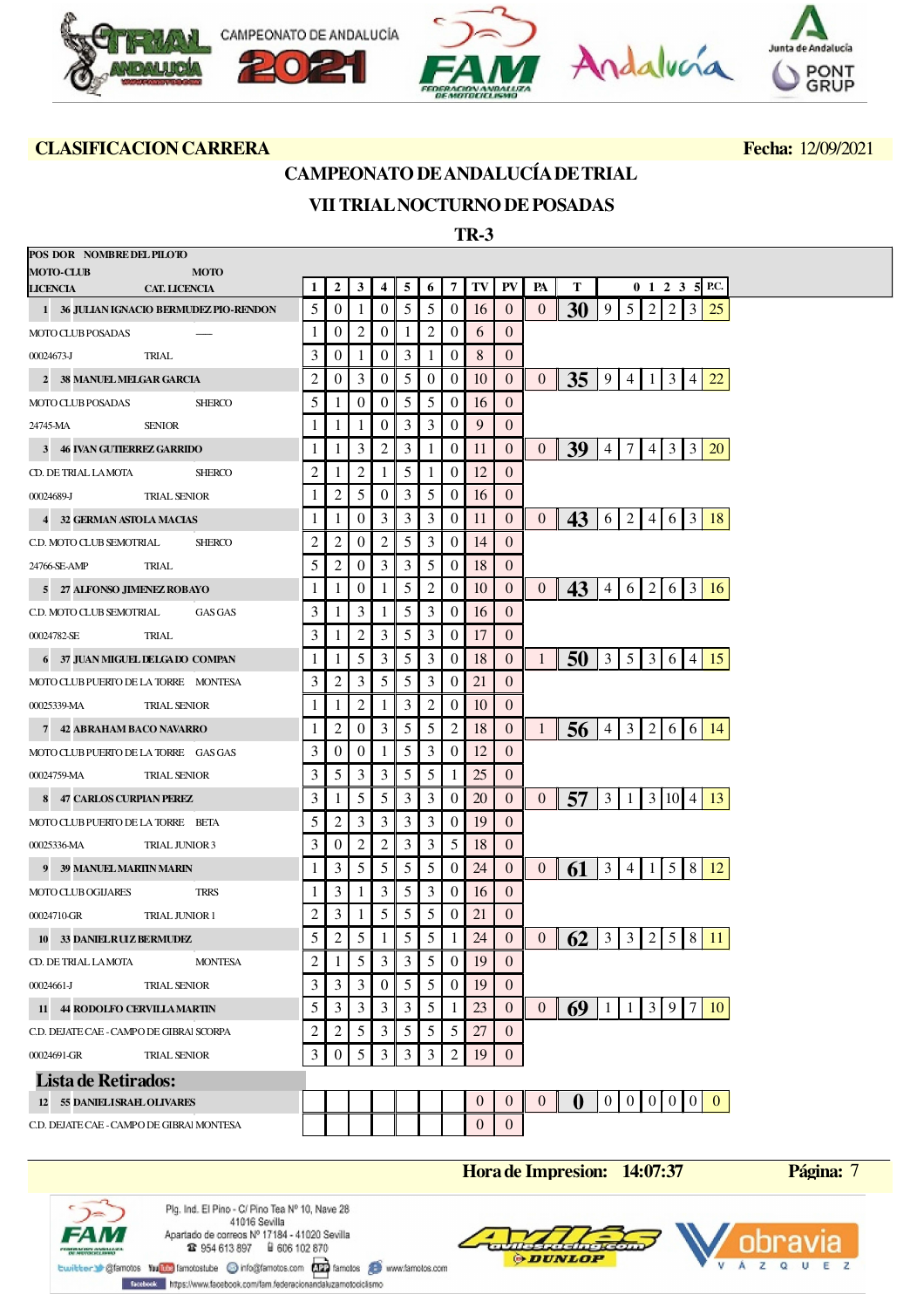

## **CAMPEONATO DE ANDALUCÍA DE TRIAL**

## **VII TRIAL NOCTURNO DE POSADAS**

 **TR-3**

| POS DOR NOMBRE DEL PILOTO |                         |  |  |  |                |                  |    |           |                                |  |
|---------------------------|-------------------------|--|--|--|----------------|------------------|----|-----------|--------------------------------|--|
| <b>MOTO-CLUB</b>          | <b>MOTO</b>             |  |  |  |                |                  |    |           |                                |  |
| <b>LICENCIA</b>           | <b>CAT. LICENCIA</b>    |  |  |  | $\overline{ }$ | $\  TV \  PV \ $ | PA | m         | <b>P.C.</b><br>$0 \t1 \t2 \t3$ |  |
| 00024695-MA               | <b>TRIAL SENIOR</b>     |  |  |  |                | $\Omega$         |    |           |                                |  |
|                           | <b>El Cronometrador</b> |  |  |  |                |                  |    | El Jurado |                                |  |

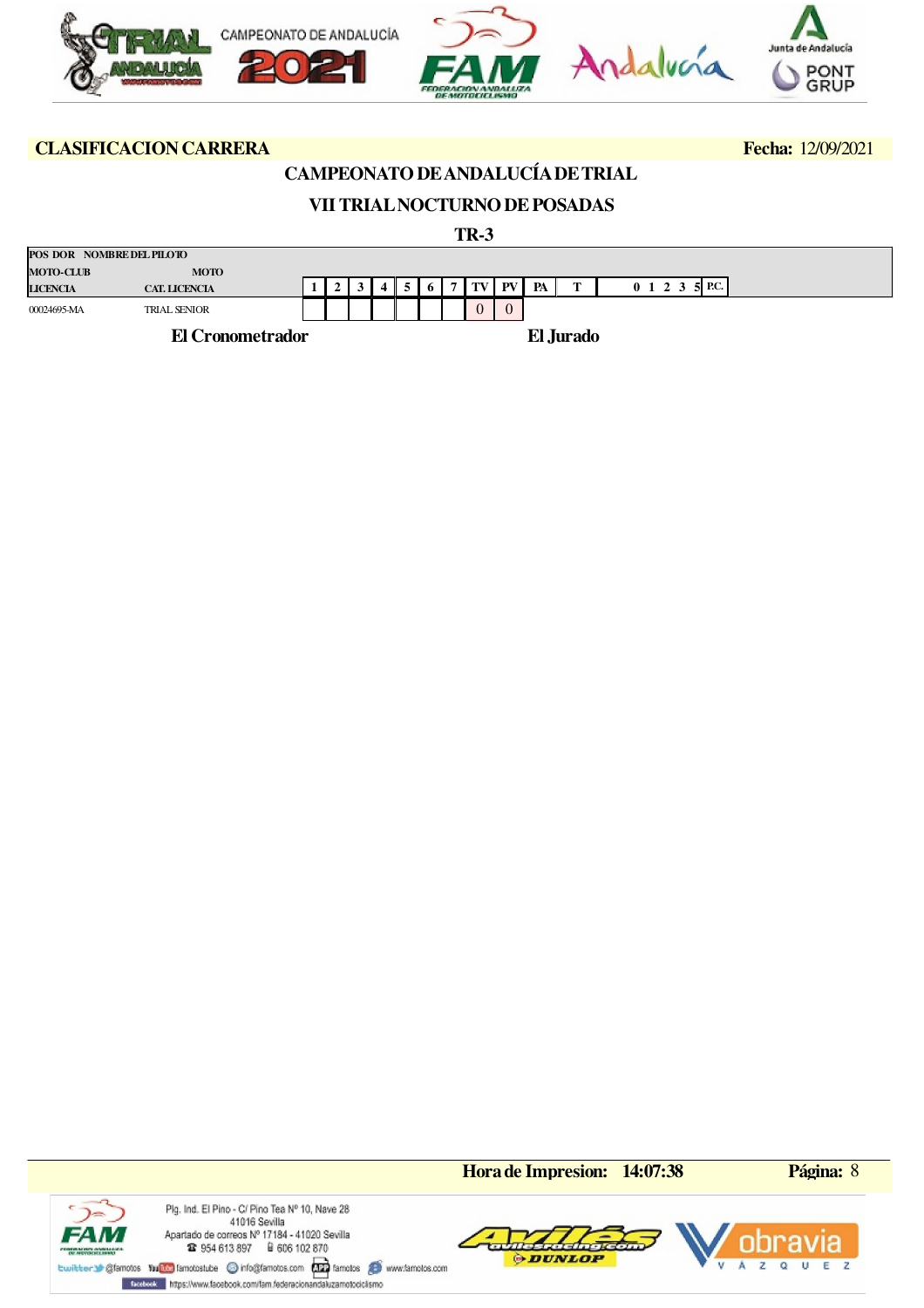

### **CAMPEONATO DE ANDALUCÍA DE TRIAL**

## **VII TRIAL NOCTURNO DE POSADAS**

 **TR-4**

| POS DOR NOMBRE DEL PILOTO                                              |                |              |                |                |                |                |                  |                |                |                |                                     |                |                 |                   |       |                |                          |
|------------------------------------------------------------------------|----------------|--------------|----------------|----------------|----------------|----------------|------------------|----------------|----------------|----------------|-------------------------------------|----------------|-----------------|-------------------|-------|----------------|--------------------------|
| <b>MOTO-CLUB</b><br><b>MOTO</b>                                        | 1              | $\mathbf{2}$ | 3              | $\overline{4}$ | 5              |                | 7                | TV             | ${\bf PV}$     | PA             | T                                   |                |                 |                   |       |                | $0 \t1 \t2 \t3 \t5$ P.C. |
| <b>CAT. LICENCIA</b><br>LICENCIA<br>1 95 JOSE ALE JANDRO AMORES SALADO | $\Omega$       | 0            | 5              | $\overline{0}$ | -1             | 6<br>1         | $\Omega$         | $\overline{7}$ | $\Omega$       | $\theta$       | 22 10                               |                | 7 <sup>1</sup>  |                   |       | 2              | 25                       |
|                                                                        | $\overline{2}$ |              |                | $\overline{0}$ | $\overline{0}$ |                |                  |                | $\Omega$       |                |                                     |                |                 |                   |       |                |                          |
| C.D. MÁLAGA MOTOR CLUB                                                 |                |              |                |                |                |                |                  | 6              |                |                |                                     |                |                 |                   |       |                |                          |
| 00024747-MA<br><b>TRIAL SENIOR</b>                                     | $\Omega$       |              | 3              | $\Omega$       | $\theta$       | 5              | $\Omega$         | 9              | $\Omega$       |                |                                     |                |                 |                   |       |                |                          |
| 2 65 MARTIN CANTERO SOMODEVILLA                                        |                | 0            | 5              | $\overline{0}$ | $\overline{0}$ | 3              | $\theta$         | 9              | $\theta$       | $\overline{0}$ | 29   11   2   3   2   3             |                |                 |                   |       |                | 22                       |
| MOTO CLUB PUERTO DE LA TORRE BETA                                      | $\overline{2}$ | 0            | 5              | $\overline{0}$ | 5              | 2              | $\boldsymbol{0}$ | 14             | $\overline{0}$ |                |                                     |                |                 |                   |       |                |                          |
| <b>TRIAL SENIOR</b><br>24709-MA                                        | 2              | 0            | 3              | $\overline{0}$ | 1              | $\overline{0}$ | $\theta$         | 6              | $\overline{0}$ |                |                                     |                |                 |                   |       |                |                          |
| 3 81 FRANCISCO MANUELMALAGON PORCUNA                                   | 2              | 5            | 3              | $\mathbf{1}$   | $\overline{0}$ |                | $\theta$         | 12             | $\overline{0}$ | $\overline{0}$ | <b>33</b>                           | 8 I            | <sup>6</sup>    | 2                 | $\pm$ | $\overline{4}$ | 20                       |
| CD. DE TRIAL LAMOTA<br><b>GAS GAS</b>                                  | 1              |              | 5              | 1              | $\theta$       | 2              | $\Omega$         | 10             | $\Omega$       |                |                                     |                |                 |                   |       |                |                          |
| <b>TRIAL SENIOR</b><br>00024647-J                                      | 5              | 1            | $\overline{0}$ | $\overline{0}$ | $\mathbf{0}$   | 5              | $\boldsymbol{0}$ | 11             | $\mathbf{0}$   |                |                                     |                |                 |                   |       |                |                          |
| 4 85 ALBERTO GRANADOS UREÑA                                            | 3              | 3            | 5              | $\Omega$       | 5              | 5              | 5                | 26             | $\Omega$       | $\Omega$       | $48$   5   5   0   6   5            |                |                 |                   |       |                | 18                       |
| <b>MOTO CLUB POSADAS</b><br><b>TRRS</b>                                | 3              | 1            | 5              | 1              | 1              | 3              | $\theta$         | 14             | $\Omega$       |                |                                     |                |                 |                   |       |                |                          |
| <b>TRIAL SENIOR</b><br>00024655-J                                      | 3              | 1            | 1              | $\Omega$       | $\theta$       | 3              | $\Omega$         | 8              | $\Omega$       |                |                                     |                |                 |                   |       |                |                          |
| 5 74 FRANCISCO ORDOÑEZ ROMERO                                          | 3              | 3            | 3              | 2              | 2              | 5              | 3                | 21             | 0              | $\overline{0}$ | $\frac{54}{3}$   3   1   4   10   3 |                |                 |                   |       |                | 16                       |
| C.D. DEJATE CAE - CAMPO DE GIBRAI GAS GAS                              | 3              | 0            | 3              |                | 5              | 3              | $\overline{2}$   | 17             | $\Omega$       |                |                                     |                |                 |                   |       |                |                          |
| 00024723-H<br>TRIAL                                                    | 3              | 3            | 3              | $\overline{0}$ | $\overline{2}$ | 5              | $\boldsymbol{0}$ | 16             | $\overline{0}$ |                |                                     |                |                 |                   |       |                |                          |
| 6 78 RAFAELALEJANDRO TRUCIOS MORALES                                   | 3              | 3            | 3              | 3              | 3              | 3              | 5                | 23             | $\overline{0}$ | $\Omega$       | 66                                  |                | $0 \mid 2 \mid$ |                   |       | 1   14   4     | -15                      |
| <b>MOTO CLUB POSADAS</b>                                               | 5              | 3            | 3              | 3              | 5              | 3              | 2                | 24             | $\overline{0}$ |                |                                     |                |                 |                   |       |                |                          |
| 00024437-CO<br>TRIAL                                                   | 3              | 3            | 3              | 1              | 1              | 5              | 3                | 19             | $\Omega$       |                |                                     |                |                 |                   |       |                |                          |
| 7 91 ADRIAN MONTES PULIDO                                              | 5              | 3            | 3              | $\overline{0}$ | 5              | 5              | 1                | 22             | 0              | $\overline{0}$ | 67                                  | $\overline{4}$ |                 |                   |       |                | 2   0   5   10   14      |
| <b>MOTO CLUB POSADAS</b><br><b>SHERCO</b>                              | 5              | 5            | 5              | 1              | 5              | 5              | $\theta$         | 26             | $\Omega$       |                |                                     |                |                 |                   |       |                |                          |
| 24762-SE<br><b>TRIAL JUNIOR 3</b>                                      | 5              | 3            | 3              | $\overline{0}$ | 3              | 5              | $\theta$         | 19             | 0              |                |                                     |                |                 |                   |       |                |                          |
|                                                                        |                |              | 3              |                |                |                |                  | 24             |                |                |                                     |                |                 |                   |       |                |                          |
| 8 86 MANUEL CARDENA SVEGA                                              | 5              | 3            |                | 3              | 5              | 5              | $\Omega$         |                | $\Omega$       | $\overline{0}$ | 70                                  | 2              |                 | $0 \mid 3 \mid 8$ |       | 8              | -13                      |
| C.D. MOTO CLUB SEMOTRIAL<br><b>GAS GAS</b>                             | 3              | 5            | 5              | 5 <sup>5</sup> | $\mathfrak{Z}$ | 2              | 2                | 25             | $\overline{0}$ |                |                                     |                |                 |                   |       |                |                          |
| 00025176-H<br>JUNIOR 1                                                 | $\overline{2}$ | 3            | 3              | $\overline{0}$ | 5              | 5              | 3                | 21             | $\overline{0}$ |                |                                     |                |                 |                   |       |                |                          |
| <b>El Cronometrador</b>                                                |                |              |                |                |                |                |                  |                |                |                | El Jurado                           |                |                 |                   |       |                |                          |

¢ **FAM DE MONTOCATA EN 1980** 

Plg. Ind. El Pino - C/ Pino Tea Nº 10, Nave 28 41016 Sevilla Apartado de correos Nº 17184 - 41020 Sevilla **12** 954 613 897 **a** 606 102 870

twitter Sigfanotos Yundos Tandostube @ info@fanotos.com and famotos @ www.famotos.com

Forebook https://www.facebook.com/fam.federacionandaluzamotociclismo

**Hora de Impresion: 14:07:38 Página:** 9